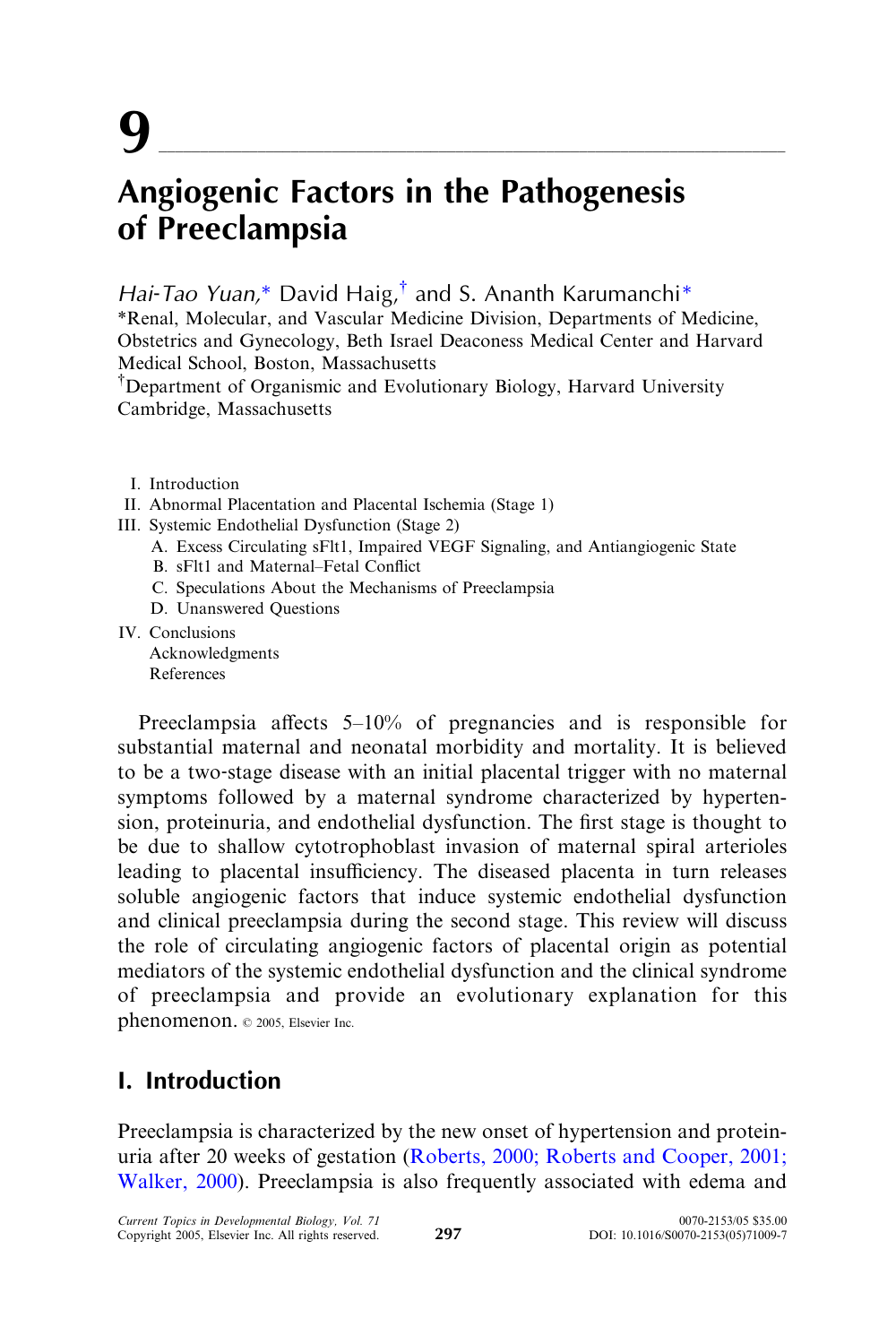hyperuricemia and it usually remits when the placenta is delivered. The placenta in preeclampsia is often abnormal, with evidence of hypoperfusion and ischemia. Vascular endothelial dysfunction and microangiopathy are present in the mother, but not in the fetus. Severe complications of preeclampsia can include acute renal failure, cerebral edema, cerebral hemorrhage, seizures (eclampsia), pulmonary edema, thrombocytopenia, hemolytic anemia, coagulopathy, and liver injury—including HELLP, the syndrome of Hemolysis, Elevated Liver enzymes, and Low Platelets (Sibai et al.[, 2005](#page-14-0)). When preeclampsia threatens to lead to severe maternal complications, urgent delivery of the fetus and placenta is often undertaken to preserve maternal health.

Although preeclampsia has been traditionally thought of as a pregnancy‐ specific syndrome, data suggests that women with a history of preeclampsia have an eightfold increased risk of cardiovascular death when followed over their lifetime (Irgens et al.[, 2001\)](#page-13-0). Risk factors for preeclampsia include nulliparity, preexisting hypertension, obesity, diabetes mellitus, thrombophilias, and a family history of preeclampsia ([Dekker, 1999](#page-12-0)).

Observations to date suggest that the earliest pathological change in preeclampsia occurs in the uteroplacental circulation resulting in placental insufficiency or ischemia, which may be considered stage 1 of the disease ([Roberts, 2000\)](#page-14-0). In stage 2, the diseased placental tissue (ischemic placenta) in turn secretes circulating factors that cause generalized endothelial cell injury in the mother, resulting in the clinical syndrome of preeclampsia ([Roberts, 2000; Roberts](#page-14-0) et al., 1989). Current understanding of the pathogenesis of preeclampsia will be reviewed with an emphasis on evidence that an imbalance in circulating angiogenic factors [\(Bdolah](#page-11-0) et al., 2004) and their interaction with the maternal vasculature may be responsible for the clinical phenotype of preeclampsia.

# II. Abnormal Placentation and Placental Ischemia (Stage 1)

It is widely accepted that the placenta plays a central role in the pathogenesis of preeclampsia as it occurs only in the presence of the placenta and the clinical symptoms remit dramatically postpartum after the delivery of the placenta ([Page, 1939](#page-14-0)). In a case of preeclampsia with extrauterine pregnancy, removal of the fetus alone was not sufficient; symptoms persisted until the placenta was delivered [\(Shembrey and Noble, 1995](#page-14-0)). One report suggests that in cases of preeclampsia with discordant twins, selective feticide reverses preeclampsia, with the attenuation of symptoms occurring in a timeframe consistent with placental involution [\(Heyborne and Porreco, 2004](#page-13-0)).

Several lines of evidence suggest that placental insufficiency is central to the pathogenesis of preeclampsia ([Karumanchi](#page-13-0) et al., 2004): (1) Pathological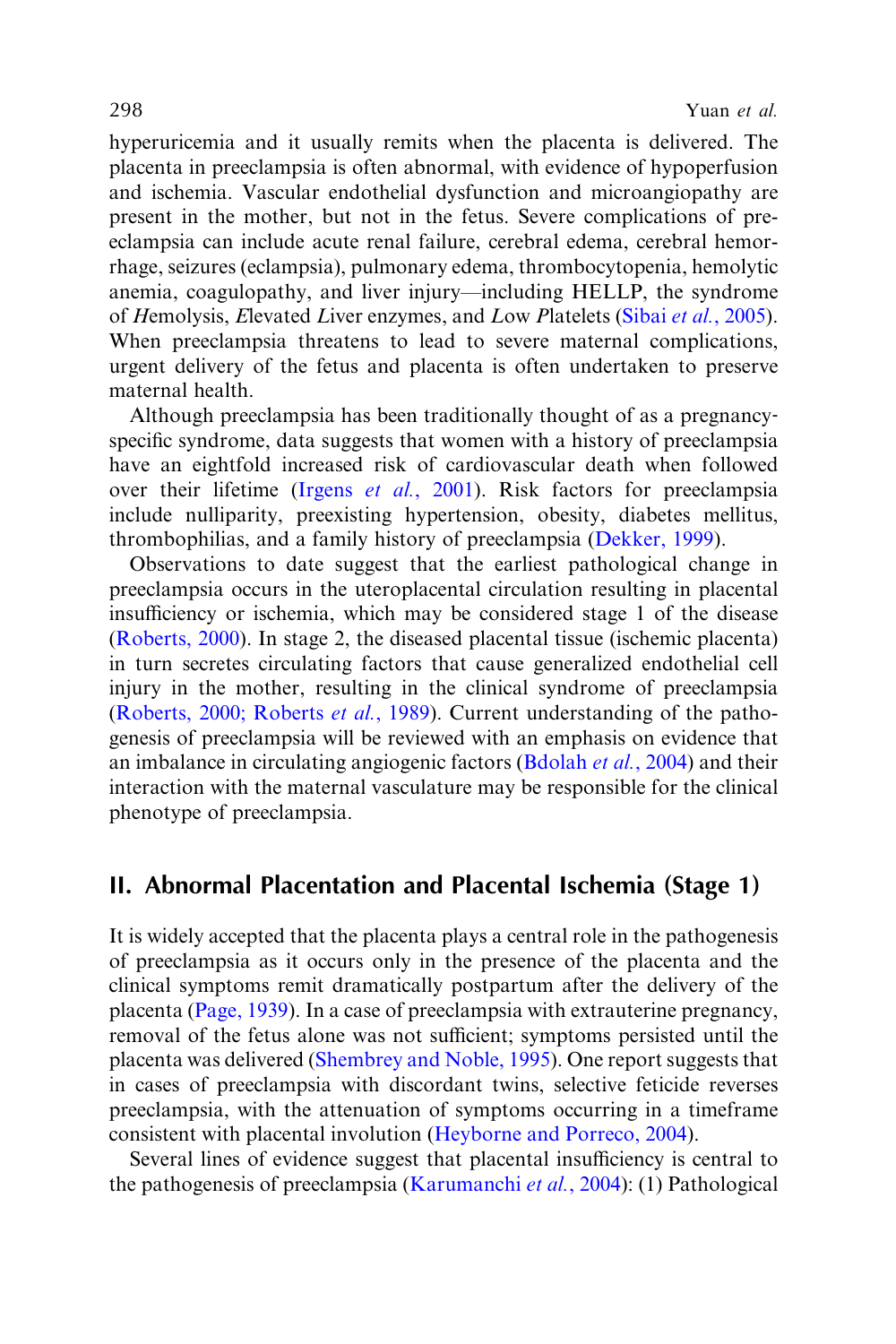examination of placentas from preeclamptic pregnancies reveals numerous placental infarcts and sclerotic narrowing of arterioles ([De Wolf](#page-11-0) et al., 1975; [Khong](#page-11-0) et al., 1986); (2) placental bed biopsies in preeclamptics have been noted to have inadequate trophoblastic invasion of maternal decidual arterioles leading to tight and constricted vessels ([Gerretsen](#page-12-0) et al., 1981; [Robertson](#page-12-0) et al., 1967); (3) maternal risk factors for preeclampsia include medical conditions that predispose a patient to underlying vascular insufficiency such as chronic hypertension, diabetes, systemic lupus erythematosus, as well as acquired and inherited thrombophilias ([Dekker, 1999](#page-12-0)); (4) obstetrical conditions such as multiple gestations or hydatiform moles that increase placental mass but with a relative decrease of placental blood flow increase the risk of preeclampsia ([Dekker, 1999](#page-12-0)); and (5) animal models of preeclampsia involve creating placental insufficiency by disrupting uterine blood flow [\(Casper and Seufert, 1995; Kumar, 1962\)](#page-11-0).

During normal placental development, cytotrophoblasts invade the maternal spiral arterioles and completely remodel the maternal spiral arter-ioles into large capacitance vessels with low resistance ([Gerretsen](#page-12-0) *et al.*, 1981; [Robertson](#page-12-0) et al., 1967). This endovascular cytotrophoblast invasion involves replacement of not only the endothelium but also the highly muscular tunica media. In preeclampsia, there is shallow placental cytotrophoblast invasion of uterine spiral arterioles, leading to reduced placental perfusion and consequently placental insufficiency ([Brosens](#page-11-0) *et al.*, 1972). Paradoxically, even in the normal placenta, there is little or no invasion of the uterine venules. The primary event that contributes to the failed trophoblast invasion/differentiation in preeclampsia is unknown, but genetic, immunological, and environmental factors (such as hypoxia and nutritional deficiencies) are thought to play a role. Extensive studies (by [Fisher](#page-12-0) *et al.*, 1981) suggest that differences in  $O_2$  tension may be the governing factor that regulates the invasive behavior of the cytotrophoblasts (Genbacev et al.[, 1996, 1997](#page-12-0)). The remodeling of the spiral arterioles is thought to begin in late first trimester and is complete by 18–20 weeks. Although the exact gestational age at which the trophoblast invasion of these arterioles ceases is unclear, histological studies show that fewer invasive trophoblasts are seen in the decidua with increasing gestational age.

Differentiation of trophoblasts along the invasive pathway involves alteration in expression of a number of different classes of molecules, including cytokines, adhesion molecules and extracellular matrix molecules, metalloproteinases, and class Ib major histocompatibility complex molecule, HLA‐G (Damsky et al.[, 1992, 1994; Fisher and Damsky, 1993](#page-11-0)). During normal differentiation, invasive trophoblasts alter their adhesion molecule expression from those that are characteristic of epithelial cells (integrin  $\alpha_6/\beta_4,\,\alpha_{\rm v}/\beta_5,$  and E-cadherin) to those of endothelial cells (integrin  $\alpha_1/\beta_1$ ,  $\alpha_v/\beta_3$ , PECAM, and VE-cadherin), a process referred to as pseudo-vasculogenesis [\(Zhou](#page-15-0)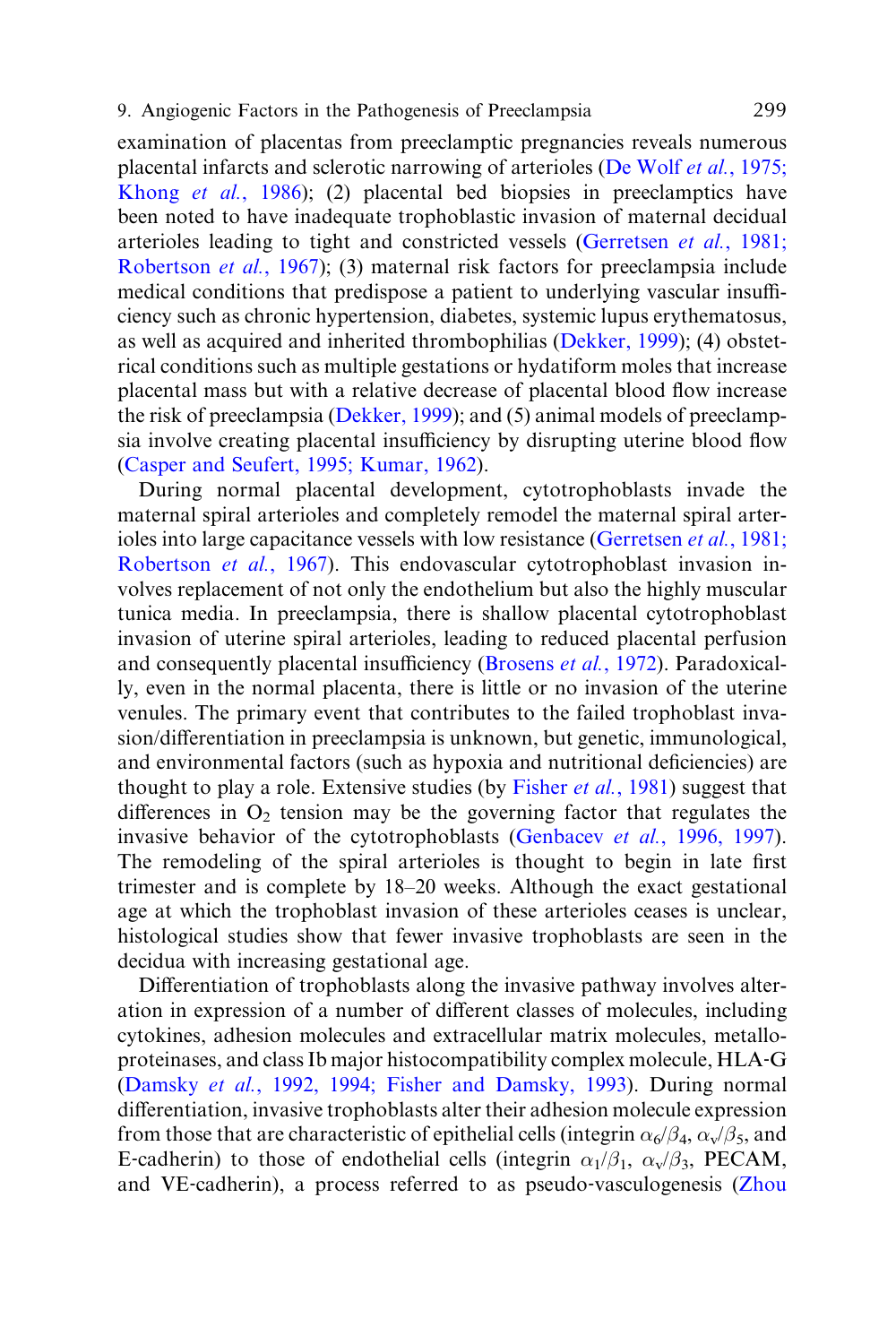et al.[, 1993, 1997b](#page-15-0)). Both in vitro and in vivo studies show that trophoblasts obtained from patients with preeclampsia fail to undergo these alterations of adhesion molecules and pseudo‐vasculogenesis (Lim et al.[, 1997; Zhou](#page-13-0) et al., [1997a](#page-13-0)), a finding that is disputed by some groups [\(Kaufmann](#page-13-0) et al., 2003). The molecular pathways that regulate pseudo-vasculogenesis may involve a vast array of transcription factors, growth factors, and cytokines [\(Zhou](#page-15-0) et al.[, 2003\)](#page-15-0). Considerable attention has been given to angiogenesis‐related gene products such as VEGF, angiopoietin/tie, and ephrin family proteins and their role in regulating pseudo‐vasculogenesis and invasiveness. Interestingly, invasive trophoblasts have been found to express VEGF, PlGF, VEGF‐ C, and their receptors. Furthermore, blocking their signaling pathways decreases the expression of integrin  $\alpha$ 1 (a marker of pseudo-vasculogenesis) in vitro (Zhou et al.[, 2002](#page-15-0)). However, in vivo evidence directly linking abnormalities of VEGF signaling to impaired pseudo‐vasculogenesis is lacking at the present time. More recently, the invasive trophoblasts were also found to express L‐selectin, an adhesion molecule that mediates leukocyte migration from blood to tissues [\(Genbacev](#page-12-0) *et al.*, 2003). It has been hypothesized that abnormalities of the selectin system at the fetal– maternal interface may account for implantation failures and preeclampsia. Finally, trophoblast expression of HLA‐G, a nonclassical class I molecule that has shown to be decreased in preeclampsia, has been hypothesized to protect trophoblasts from NK cell attack at the implantation site  $(Moffett-King, 2002).$  $(Moffett-King, 2002).$  $(Moffett-King, 2002).$ 

Long-standing and severe preeclampsia is associated with placental changes such as atherosis, fibrinoid necrosis, thrombosis, and placental infarction [\(De Wolf](#page-11-0) et al., 1975). Although not all these lesions are uniformly found in patients with preeclampsia, there appears to be a correlation between the severity of the disease and the extent of the lesions. Furthermore, in about one third of preeclamptic women (especially in those with term preeclampsia), these placental changes are not present. Abnormal remodeling of the spiral arterioles results in placental ischemia, which in turn is thought to lead to the secretion of soluble factors into the maternal bloodstream. However, evidence establishing a causal relationship between abnormal placentation and the maternal syndrome is lacking.

# III. Systemic Endothelial Dysfunction (Stage 2)

Generalized endothelial dysfunction can account for most of the clinical aspects of preeclampsia [\(Roberts, 1998\)](#page-14-0): hypertension through disturbed endothelial control of vascular tone, proteinuria from increased glomerular vascular permeability, coagulopathy as a result of abnormal endothelial expression of procoagulants, and liver dysfunction from hepatic ischemia.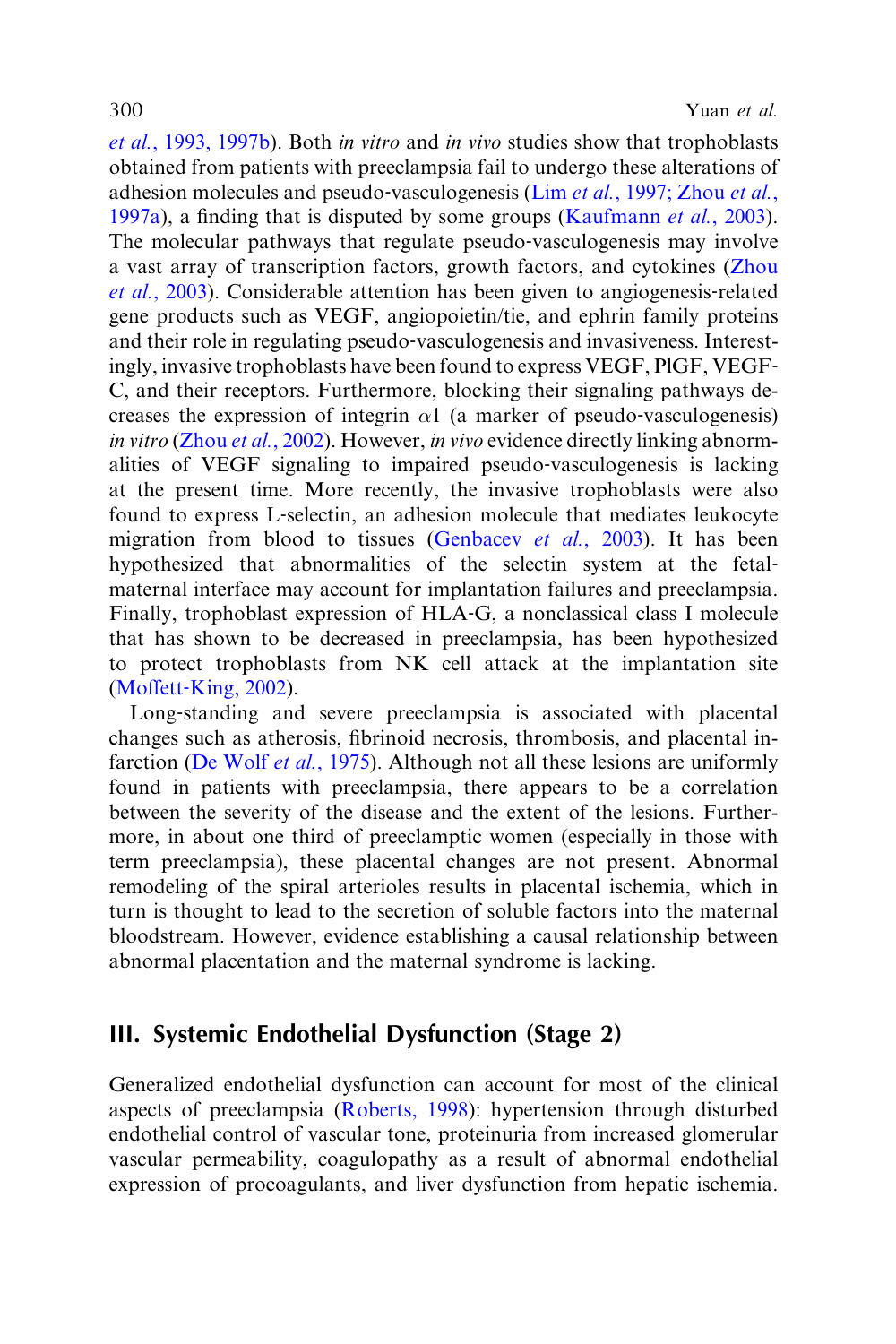Data from several studies support the theory that the maternal response in preeclampsia is secondary to generalized endothelial dysfunction. Studies have reported increased circulating fibronectin, factor VIII antigen, and thrombomodulin, all markers of endothelial cell injury in patients with preeclampsia (Friedman et al., 1995; Hsu et al.[, 1993; Taylor](#page-12-0) et al., 1991). Flow-mediated vasodilation has also been found to be impaired in preeclamptic vessels, further suggesting abnormal endothelial function [\(Cockell](#page-11-0) [and Poston, 1997; McCarthy](#page-11-0) et al., 1993). Decreased production of endothelial‐derived vasodilators such as prostacyclins, increased production of endothelins and enhanced vascular reactivity to angiotensin II also suggest abnormal endothelial function (Clark et al.[, 1992; Gant](#page-11-0) et al., 1973; Mills *et al.*[, 1999](#page-11-0)). Renal biopsies from patients with preeclampsia reveal diffuse glomerular endothelial swelling referred to as glomerular endotheliosis [\(Fisher](#page-12-0) et al., 1981). Finally, serum from preeclamptic women causes endothelial activation in human umbilical vein endothelial cells in vitro [\(Roberts](#page-14-0) et al.[, 1992](#page-14-0)).

The identification of circulating factors mediating endothelial dysfunction has been the source of great research interest for decades. Several groups have reported alterations of cytokines/growth factors/chemicals such as TNF- $\alpha$ , IL-6, IL-1 $\alpha$ , IL-1 $\beta$ , Fas ligand, neurokinin-B, oxidized lipid products, and ADMA (asymmetric dimethyl arginine) that are released by the placenta and/or other maternal sources in preeclampsia (Benyo et al.[, 2001;](#page-11-0) Conrad et al., 1998; Page et al.[, 2000; Roberts and Cooper, 2001; Savvidou](#page-11-0) et al.[, 2003\)](#page-11-0). However, there is no evidence that any of these molecules are etiological. Increased sensitivity to angiotensin II, a consistent feature of preeclampsia, has been found to be secondary to increased bradykinin (B2) receptor upregulation in preeclamptic patients ([AbdAlla](#page-11-0) *et al.*, 2001). This, in turn, was found to lead to heterodimerization of B2 receptors with angiotensin II type I receptors (AT1), and this AT1/B2 heterodimer was shown to increase responsiveness to angiotensin II in vitro. It is unclear, however, whether these alterations are pathophysiological or epiphenomena. Along similar lines, increased circulating concentrations of agonistic antibodies to the angiotensin‐1 (AT‐1) receptor have been reported in women with preeclampsia [\(Wallukat](#page-15-0) *et al.*, 1999). Stimulation of the AT-1 receptor by these autoantibodies might contribute to the vascular damage and the enhanced angiotensin II sensitivity noted in preeclampsia [\(Dechend](#page-12-0) et al., [2003; Xia](#page-12-0) et al., 2003). These antibodies have also been encountered in other examples of vascular injury such as vascular rejection [\(Dragun](#page-12-0) et al., 2005), suggesting that they may be secondary to the generalized microangiopathy of preeclampsia.

Studies from several laboratories have demonstrated an increased placental expression and secretion of sFlt1 (soluble fms–like tyrosine kinase 1; see following), a naturally occurring circulating vascular endothelial growth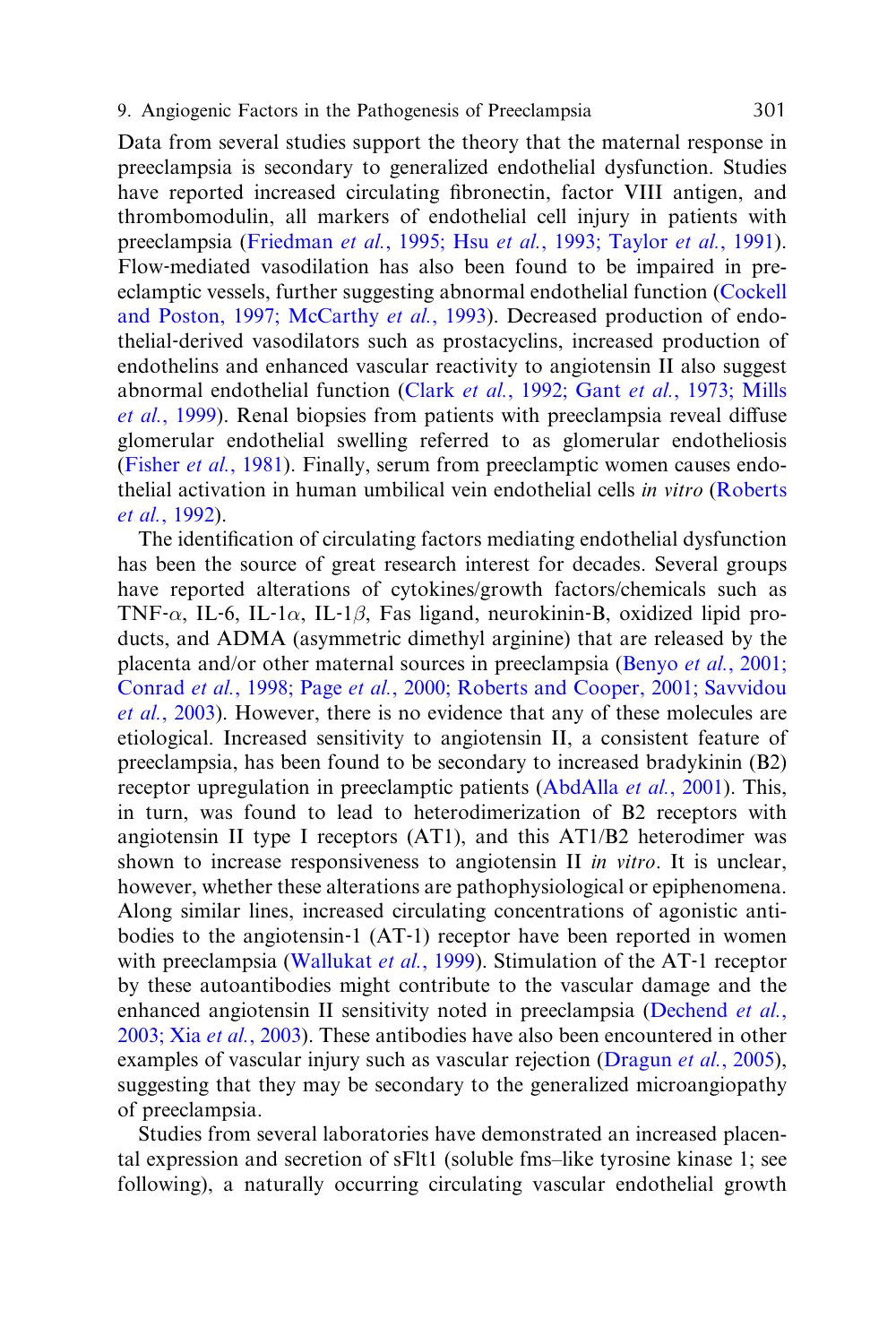factor (VEGF) antagonist in patients with preeclampsia (Koga et al.[, 2003;](#page-13-0) Maynard et al.[, 2003; Zhou](#page-13-0) et al., 2002). Importantly, when administered exogenously to rats, sFlt1 alone has been shown to be sufficient to induce a preeclampsia-like phenotype [\(Maynard](#page-13-0) *et al.*, 2003).

### A. Excess Circulating sFlt1, Impaired VEGF Signaling, and Antiangiogenic State

VEGF is an endothelial‐specific mitogen that plays a key role in promoting angiogenesis. VEGF's activities are mediated primarily by its interaction with two high-affinity receptor tyrosine kinases: kinase-insert domain region (KDR) and fms‐like tyrosine kinase‐1 (Flt‐1) that are selectively expressed on vascular endothelial cell surface ([Dvorak, 2002\)](#page-12-0). Alternative splicing of Flt-1 results in the production of an endogenously secreted protein referred to as sFlt1, which lacks the cytoplasmic and transmembrane domain but retains the ligand-binding domain (He et al.[, 1999b; Kendall and Thomas,](#page-13-0) [1993](#page-13-0)). Thus, sFlt1 can antagonize circulating VEGF by binding to it and preventing VEGF's interaction with its endogenous receptors located in the vasculature [\(Fig. 1\)](#page-6-0). sFlt1 also binds and antagonizes placental growth factor (PlGF), another member of the VEGF family that is made in the placenta predominantly [\(Fig. 1](#page-6-0)).

In vitro studies confirm that excess placental sFlt1 production induces an antiangiogenic state in the serum of preeclamptic women that can be rescued by exogenous VEGF and PlGF [\(Maynard](#page-13-0) *et al.*, 2003). sFlt1 alone, when administered to pregnant rats, induced albuminuria, hypertension, and renal pathological changes of glomerular endotheliosis by antagonizing circulating VEGF and PlGF and inducing endothelial dysfunction. In addition, circulating levels of free VEGF and free PlGF were found to be decreased in conjunction with elevated sFlt1 in the bloodstream at the time of disease presentation (Chaiworapongsa et al., 2004; Koga et al.[, 2003; Maynard](#page-11-0) et al.[, 2003; Tsatsaris](#page-11-0) et al., 2003). Although sFlt1 is made in small amounts by other tissues (endothelial cells and monocytes), the placenta seems to be the major source of circulating sFlt1 during pregnancy as evidenced by a dramatic fall in circulating concentrations of sFlt1 after delivery of the placenta ([Maynard](#page-13-0) et al., 2003). The increase in sFlt1 precedes the onset of clinical disease by at least 5 weeks (Hertig *et al.*[, 2004; Levine](#page-13-0) *et al.*, 2004) and appears to be more pronounced in severe and early-onset preeclampsia [\(Levine](#page-13-0) et al., [2004](#page-13-0)). When free PlGF and free VEGF were measured throughout pregnancy, it was found to be decreased in preeclamptics well before the onset of clinical disease (Levine et al.[, 2004; Polliotti](#page-13-0) et al., 2003; Taylor et al., 2003). Finally, decreased urinary PlGF has also been reported to precede clinical preeclampsia ([Levine](#page-13-0) et al., 2005).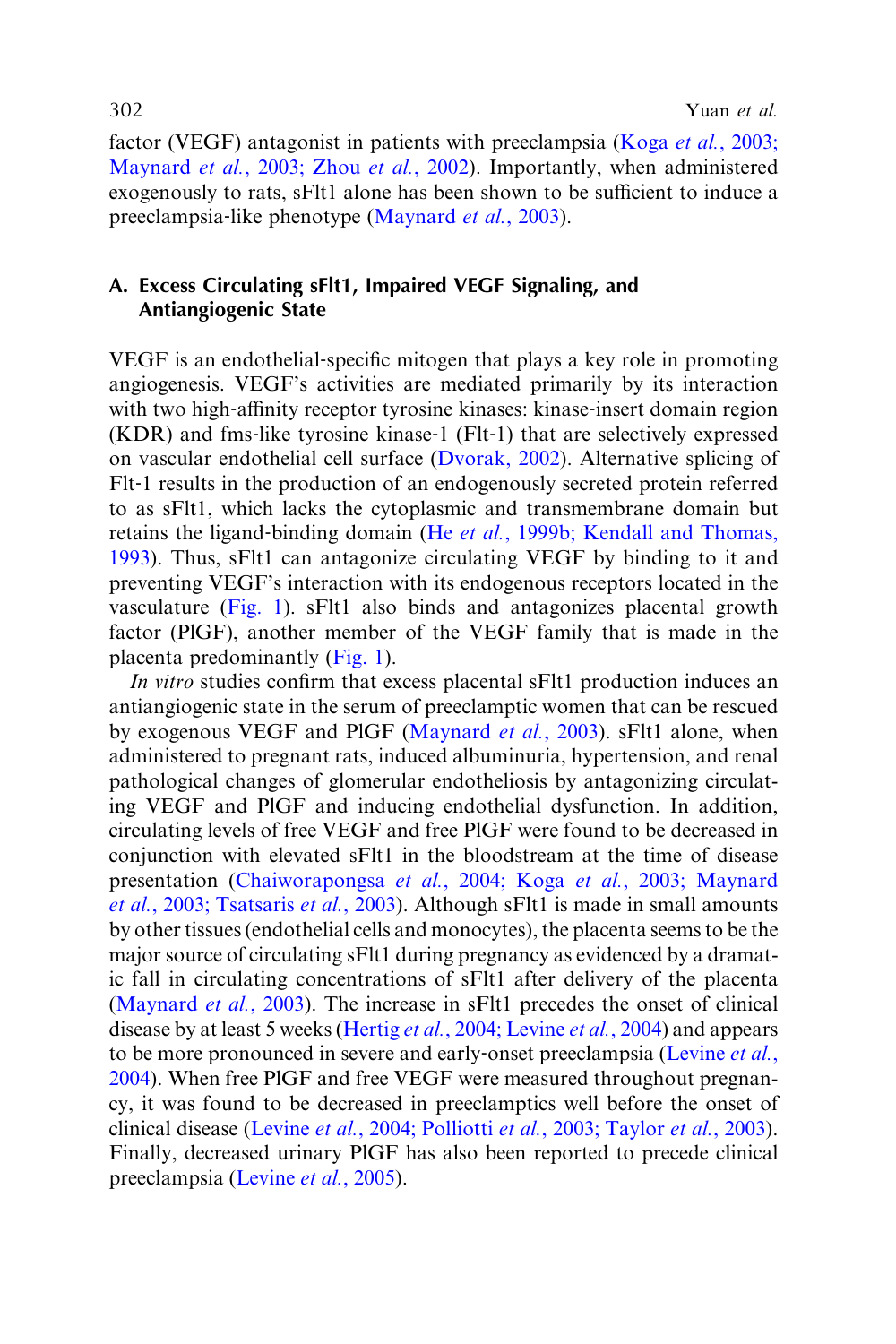<span id="page-6-0"></span>

Figure 1 Mechanism of action of sFlt-1. sFlt-1 protein, derived from alternative splicing of Flt-1, lacks the transmembrane and cytoplasmic domains but still has the intact VEGF- and PlGF-binding extracellular domain. During normal pregnancy, VEGF and PlGF signal through the VEGF receptors (Flt‐1) and maintain endothelial health. In preeclampsia, excess sFlt-1 binds to circulating VEGF and PIGF, thus impairing normal signaling of both VEGF and PIGF through their cell-surface receptors. Thus, excess sFIt-1 leads to maternal endothelial dysfunction. Reproduced with permission from [Bdolah](#page-11-0) et al., 2004.

VEGF is known to stimulate angiogenesis and promote vasodilation by stimulating NO and prostacyclin formation (signaling molecules that are decreased in preeclampsia) (He et al.[, 1999a\)](#page-12-0). Furthermore, a significant percentage of cancer patients receiving VEGF‐signaling antagonists develop hypertension and proteinuria (Kabbinavar *et al.*[, 2003; Yang](#page-13-0) *et al.*, 2003). Even a 50% reduction of renal VEGF production in genetically modified mice resulted in glomerular endotheliosis and proteinuria ([Eremina](#page-12-0) et al., [2003\)](#page-12-0). These data suggest that excess sFlt1, by neutralizing VEGF and PlGF, may play a causal role in the pathogenesis of the maternal syndrome in preeclampsia. Data suggests that VEGF may be particularly important in maintaining the health of fenestrated endothelium ([Risau, 1998\)](#page-14-0), which is found in the renal glomerulus, choroid plexus, and the hepatic sinusoids organs disproportionately affected in preeclampsia. It has been shown that VEGF induces endothelial fenestrae in vitro (Esser et al.[, 1998\)](#page-12-0) and even a 50% decrease in VEGF production in the glomerulus in mice leads to not only glomerular endotheliosis but also loss of glomerular endothelial fenestrae ([Eremina](#page-12-0) et al., 2003).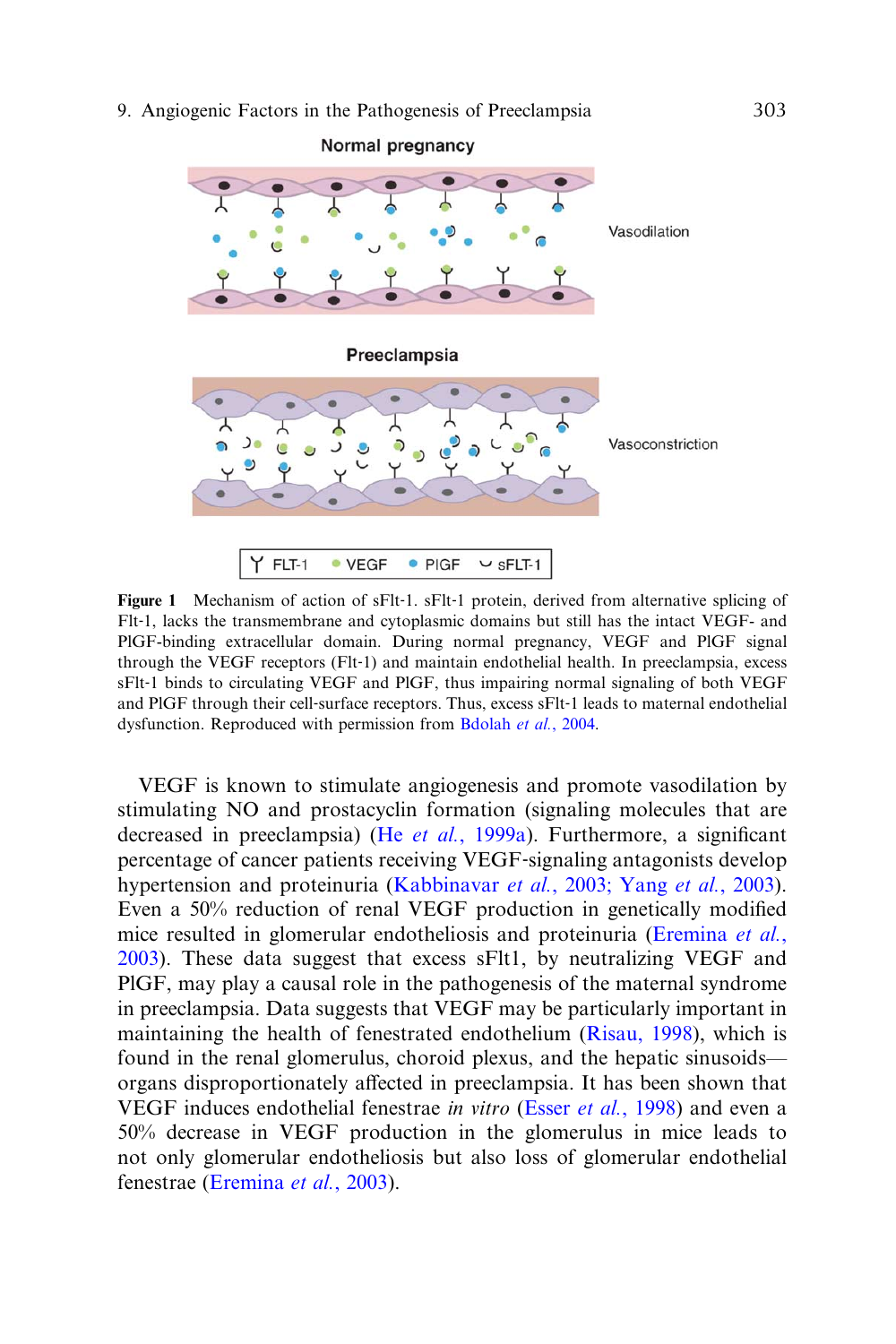#### B. sFlt1 and Maternal–Fetal Conflict

Substantial evidence suggests that sFlt1 is, at least partially, responsible for the endothelial dysfunction of preeclampsia. Why then does the placenta release a factor that damages the maternal endothelium? A conventional interpretation would be that sFlt1 performs some other function and that endothelial damage is an occasional maladaptive side effect of its release into the maternal circulation, perhaps in women who are particularly ''susceptible.'' Another possibility should also be considered. The placenta may release sFlt1 into the maternal circulation to cause endothelial dysfunction because the associated vasoconstriction benefits the fetus by directing a greater share of maternal cardiac output to the intervillous space of the placenta. In this view, stage II of preeclampsia is an adaptive response of the conceptus to the placental insufficiency arising from stage I of preeclampsia ([Haig, 1993, 1996](#page-12-0)).

During pregnancy, the maternal systemic circulation can be conceptualized as consisting of two subcirculations, placental and nonplacental, arranged in parallel: the placental subcirculation consists of all the vessels that supply maternal blood to the intervillous space of the placenta; the nonplacental subcirculation consists of all vessels that supply other tissues of the maternal body (Fig. 2). Increases in the nonplacental resistance  $(R_n)$ , as occurs in preeclampsia, would result in increased blood flow through the placental subcirculation, other things being equal (i.e., for unchanged cardiac output and placental resistance,  $R_p$ ). More generally, any increase in the ratio of nonplacental to placental resistance  $(R_n/R_n)$  will result in a larger fractional share of maternal cardiac output flowing through the intervillous space ([Haig, 1999](#page-12-0)).



Figure 2 A simple model of the maternal circulation during pregnancy. Maternal systemic cardiac output is shared between placental and nonplacental subcirculations. In stage I of preeclampsia, inadequate modification of maternal spiral arterioles results in increased placental resistance  $(R_p)$ . In stage II of preeclampsia, placental release of sFlt1 causes a disproportionate increase in the nonplacental resistance  $(R_n)$  relative to the placental resistance  $(R_p)$ . As a result, an increased share of maternal cardiac output is directed to the placental subcirculation. Modified from [Haig, 1999.](#page-12-0)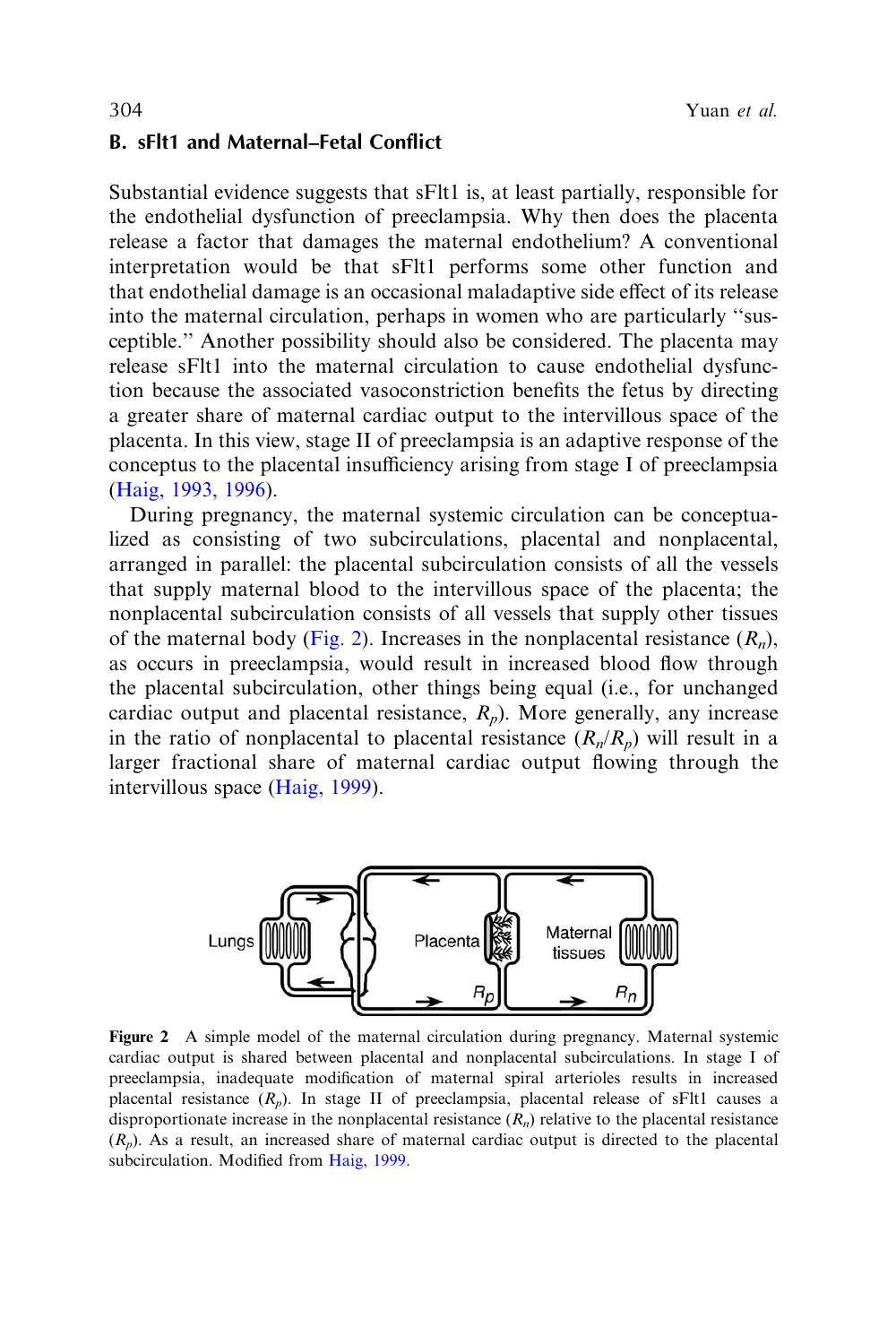The hypothesis that preeclampsia is an adaptation of malnourished fetuses to increase their supply of nutrients posits that the endothelial dysfunction of preeclampsia disproportionately increases nonplacental resistance relative to placental resistance. This seems plausible—given the remodeling of spiral arterioles that occurs during the first half of pregnancy—but is yet to be experimentally demonstrated. The hypothesis is based on the evolutionary theory of parent–offspring conflict (Trivers,  $1974$ ) that what is "best" for a parent is not always "best" for an offspring, and vice versa. This conflict is illustrated in the clinical dilemmas of treating preterm preeclampsia: the longer that induction of delivery is delayed, the greater the risk to a mother's health but the greater the benefits to the fetus.

If the induction of preeclampsia is an adaptation to enhance fetal nutrition, then the adaptation need not be simple and could involve the release of multiple placental factors that target different physiological systems of the mother. That is, sFlt1 may be just one component, albeit an important component, of a cocktail of substances that are released into maternal blood in nutritionally compromised pregnancies.

#### C. Speculations About the Mechanisms of Preeclampsia

If sFlt-1 is an important cause of preeclampsia, there might be at least two kinds of predisposing factors. One might involve the overproduction of sFlt‐1. Conditions falling in this category might include multiple gestation, hydatiform mole, trisomy 13, and, possibly, first pregnancy. Another set of predisposing factors would include disorders that sensitize the maternal vascular endothelium to the antiangiogenic effects of sFlt-1. Such factors might include obesity, preexisting hypertension or renal disease, diabetes, and preexisting vasculitis. It is interesting that the alteration in the angiogenic factors in the serum of obese patients with preeclampsia was somewhat lower than that in lower-weight preeclamptic patients (Levine *et al.*[, 2004;](#page-13-0) [Thadhani](#page-13-0) et al., 2004a,b). It is not yet known whether diabetes, hypertension, and preexisting renal disease predispose to preeclampsia by increasing the production of sFlt‐1 or by sensitizing the vascular endothelium to its presence.

#### D. Unanswered Questions

There are limitations and several unanswered questions to the sFlt1 story. The precise mechanisms of excess sFlt1 production by the placenta are not known, and importantly, the role of sFlt1 in normal placental development and in placental pseudo‐vasculogenesis is not clear. No coagulation or liver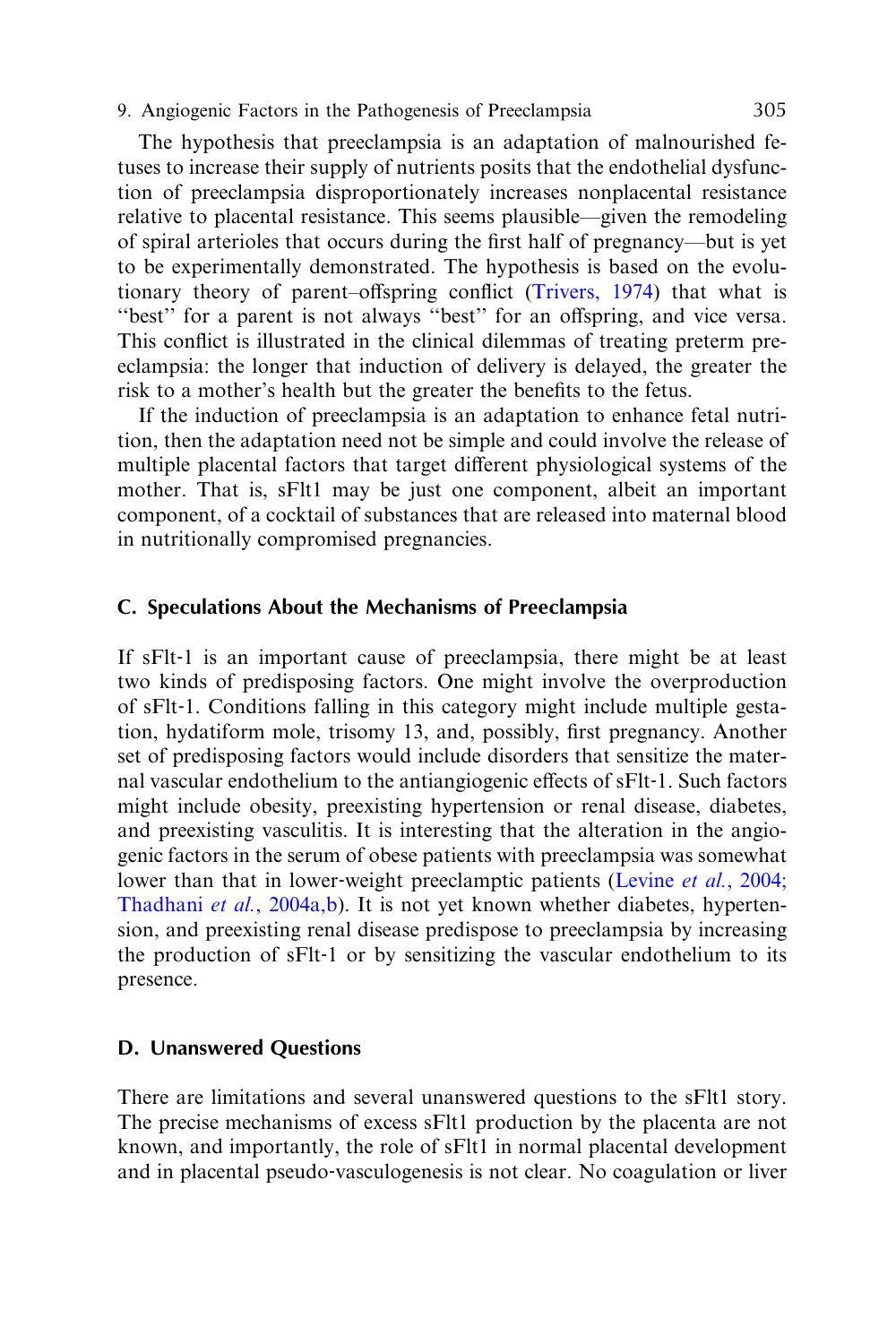function abnormalities or brain abnormalities (eclampsia) were reported in sFlt1‐treated animals. Moreover, genetic studies provide little support for a role for sFlt1. For example, both an Australian/New Zealand cohort ([Moses](#page-14-0) et al.[, 2000\)](#page-14-0) and an Icelandic cohort [\(Arngrimsson](#page-11-0) et al., 1999) have suggested a maternal susceptibility locus on chromosome 2, bearing no known relationship to sFlt1. One possible interpretation is that these studies detect a locus responsible for susceptibility to stage I of preeclampsia, whereas placental production of sFlt1 is responsible for stage II of the disease. Although, it is also possible that such loci are associated with transcription factors or splicing factors affecting sFlt1 production, it seems more likely that there are other yet unidentified genetic factors that contribute to this multifactorial disease.

On the other hand, the hypothesis that excessive production of sFlt1 may play a causal role in preeclampsia is supported by studies of the occurrence of this syndrome in mothers of infants with trisomy 13. The genes for sFlt1 and Flt‐1 are carried on chromosome 13. Fetuses with an extra copy of this chromosome should theoretically produce more of these gene products than their normal counterparts. The incidence of preeclampsia in mothers who carry fetuses with trisomy 13 is in fact greatly increased, as compared with all other trisomies or with control pregnant patients ([Tuohy and James,](#page-15-0) [1992](#page-15-0)). It has been noted the women carrying trisomy 13 fetuses have a greater concentration of circulating sFlt1 as compared to normal karyotype controls, thus providing a molecular explanation for the increased risk of preeclampsia observed in these patients (Bdolah and Karumanchi, unpublished observations).

Serum concentrations of sFlt1 have been found to be modestly elevated in patients with IUGR without preeclampsia [\(Tsatsaris](#page-15-0) et al., 2003), a finding that has not been confirmed by others [\(Shibita](#page-14-0) et al., 2004). Finally, although sFlt1 was elevated in most patients with preeclampsia, it was not elevated in some patients with mild preeclampsia [\(Levine](#page-13-0) *et al.*, 2004). Thus, it is likely that additional synergistic factors that are elaborated by the placenta may yet be identified that play a role in the pathogenesis of the generalized endothelial dysfunction and vascular damage noted in preeclampsia.

# IV. Conclusions

In summary, preeclampsia is believed to be a two‐stage disease with an initial placental syndrome that is followed by the maternal syndrome [\(Fig. 3\)](#page-10-0). The maternal syndrome in preeclampsia is a state of generalized endothelial dysfunction secondary to excessive amounts of circulating antiangiogenic factors (such as sFlt1) that are released by the diseased placenta [\(Fig. 3](#page-10-0)). The excess sFlt1 theory in the pathogenesis of preeclampsia fits very well with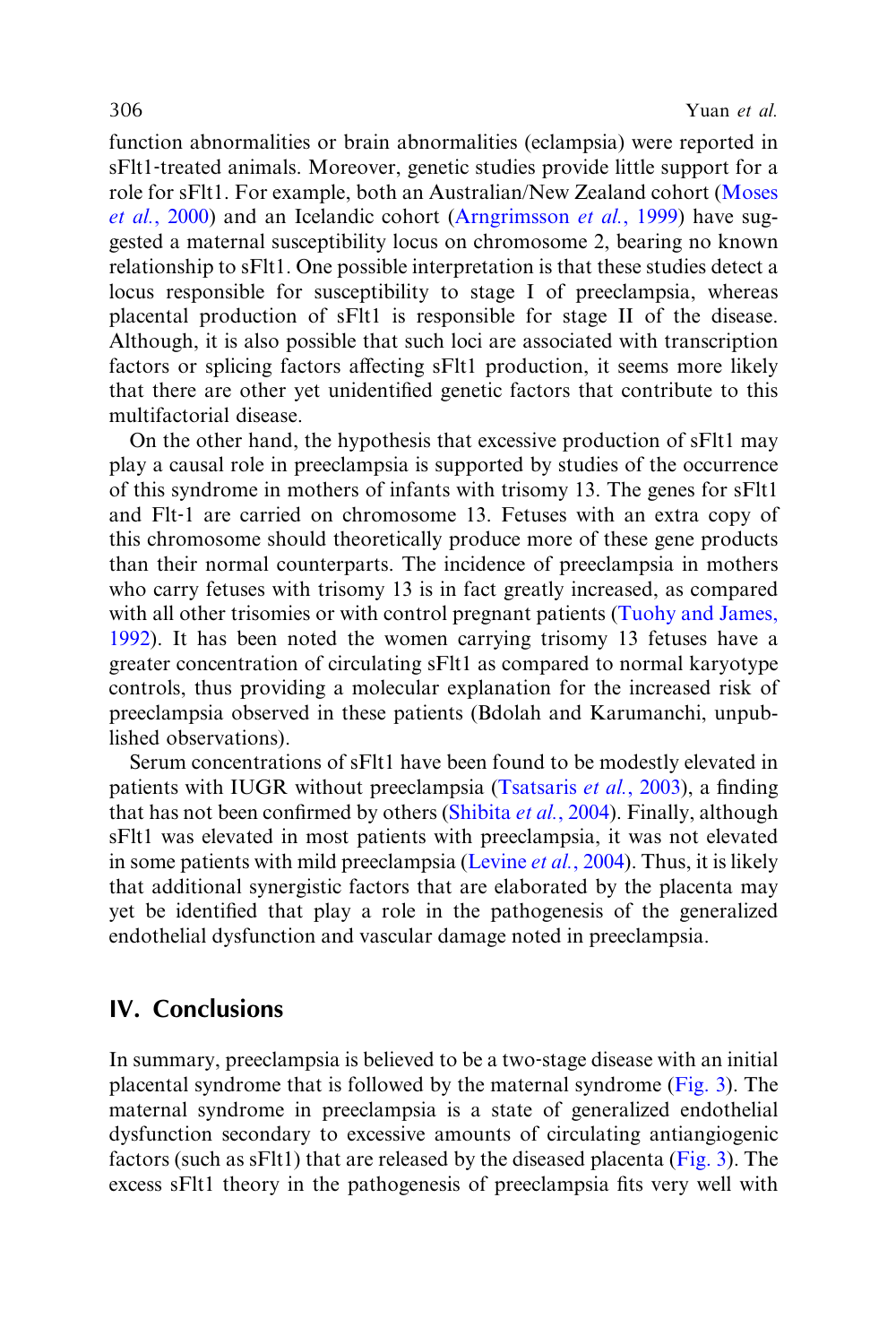<span id="page-10-0"></span>

Figure 3 Summary of the pathogenesis of preeclampsia.

the maternal–fetal conflict that has been previously proposed as the basis of the development of preeclampsia. Understanding the mechanisms of placental dysfunction in preeclampsia should further clarify the etiology of preeclampsia. Future studies specifically characterizing the various circulating proteins elaborated by the preeclamptic placenta and understanding their relationship with already‐identified mediators of endothelial dysfunction such as AT1‐AA trophoblast debris and sFlt1 should help in clarifying the pathogenesis of the maternal syndrome. Although improvements in obstetrical and perinatal care have dramatically reduced morbidity and mortality from preeclampsia (especially in the developed world), there have been no significant breakthroughs in the treatment of preeclampsia over the last 40 years. The promising early results of agents such as aspirin and calcium supplementation have not been borne out in large randomized, controlled trials (Caritis et al.[, 1998; Levine](#page-11-0) et al., 1997). Therapeutic strategies aimed at rescuing the endothelial dysfunction with agents such as VEGF, PlGF, and prostacylins should be tested in patients with severe disease and hence might allow the delivery to be safely postponed. As understanding continues to advance based on molecular and genetic techniques, hopefully new interventions may improve the management of this important syndrome in the near future.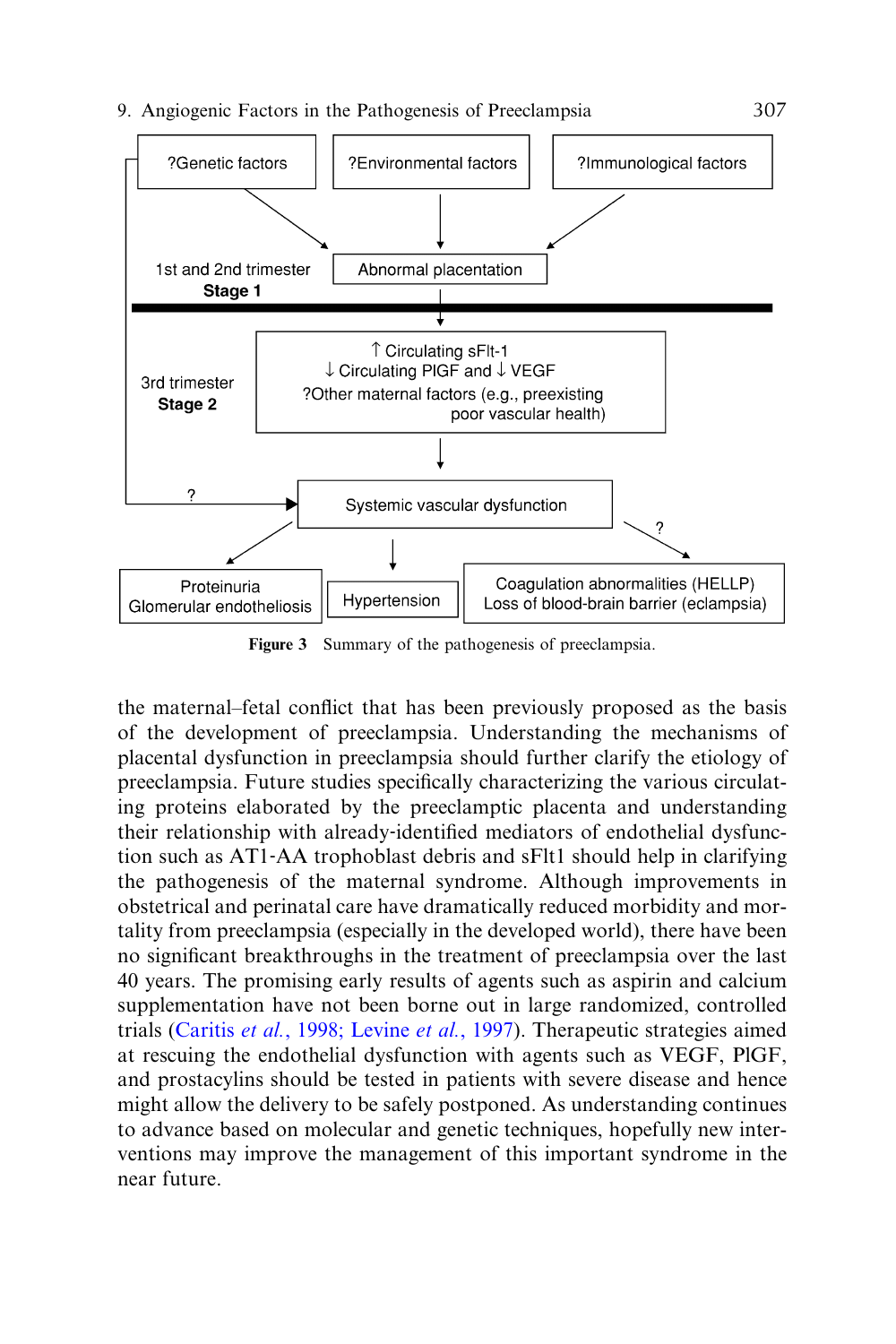# <span id="page-11-0"></span>Acknowledgments

We would like to thank Vikas P. Sukhatme and Franklin Epstein for helpful suggestions and support. This work was supported by NIH grants (DK 065997 and HL079594) to S.A.K.

# References

- AbdAlla, S., Lother, H., el Massiery, A., and Quitterer, U. (2001). Increased AT(1) receptor heterodimers in preeclampsia mediate enhanced angiotensin II responsiveness. Nat. Med. 7, 1003–1009.
- Arngrimsson, R., Sigurard ttir, S., Frigge, M. L., Bjarnad ttir, R. I., Jonsson, T., Stefansson, H., Baldursdottir, A., Einarsdottir, A. S., Palsson, B., Snorradottir, S., Lachmeijer, A. M., Nicolae, D., Kong, A., Bragason, B. T., Gulcher, J. R., Geirsson, R. T., and Stefansson, K. (1999). A genome‐wide scan reveals a maternal susceptibility locus for pre‐eclampsia on chromosome 2p13. Hum. Mol. Genet. 8, 1799–1805.
- Bdolah, Y., Sukhatme, V. P., and Karumanchi, S. A. (2004). Angiogenic imbalance in the pathophysiology of preeclampsia: Newer insights. Semin. Nephrol. 24, 548–556.
- Benyo, D. F., Smarason, A., Redman, C. W., Sims, C., and Conrad, K. P. (2001). Expression of inflammatory cytokines in placentas from women with preeclampsia. J. Clin. Endocrinol. Metab. 86, 2505-2512.
- Brosens, I. A., Robertson, W. B., and Dixon, H. G. (1972). The role of the spiral arteries in the pathogenesis of preeclampsia. Obstet. Gynecol. Annu. 1, 177–191.
- Caritis, S., Sibai, B., Hauth, J., Lindheimer, M. D., Klebanoff, M., Thom, E., Van Dorsten, P., Landon, M., Paul, R., Miodovnik, M., Meis, P., Thurnau, G., and The National, Institute of Child Health, Human Development, Network of Maternal‐Fetal, Medicine Units. (1998). Low-Dose Aspirin to Prevent Preeclampsia in Women at High Risk. N. Engl. J. Med. 338, 701–705.
- Casper, F. W., and Seufert, R. J. (1995). Atrial natriuretic peptide (ANP) in preeclampsia‐like syndrome in a rat model. Exp. Clin. Endocrinol. Diabetes 103, 292-296.
- Chaiworapongsa, T., Romero, R., Espinoza, J., Bujold, E., Mee Kim, Y., Goncalves, L. F., Gomez, R., and Edwin, S. (2004). Evidence supporting a role for blockade of the vascular endothelial growth factor system in the pathophysiology of preeclampsia. Young Investigator Award. Am. J. Obstet. Gynecol. 190, 1541–1547; discussion 1547–1550.
- Clark, B. A., Halvorson, L., Sachs, B., and Epstein, F. H. (1992). Plasma endothelin levels in preeclampsia: Elevation and correlation with uric acid levels and renal impairment. Am. J. Obstet. Gynecol. 166, 962–968.
- Cockell, A. P., and Poston, L. (1997). Flow‐mediated vasodilatation is enhanced in normal pregnancy but reduced in preeclampsia. Hypertension 30, 247–251.
- Conrad, K. P., Miles, T. M., and Benyo, D. F. (1998). Circulating levels of immunoreactive cytokines in women with preeclampsia. Am. J. Reprod. Immunol. 40, 102–111.
- Damsky, C. H., Fitzgerald, M. L., and Fisher, S. J. (1992). Distribution patterns of extracellular matrix components and adhesion receptors are intricately modulated during first trimester cytotrophoblast differentiation along the invasive pathway, in vivo. J. Clin. Invest.  $89$ , 210–222.
- Damsky, C. H., Librach, C., Lim, K. H., Fitzgerald, M. L., McMaster, M. T., Janatpour, M., Zhou, Y., Logan, S. K., and Fisher, S. J. (1994). Integrin switching regulates normal trophoblast invasion. Development 120, 3657–3666.
- De Wolf, F., Robertson, W. B., and Brosens, I. (1975). The ultrastructure of acute atherosis in hypertensive pregnancy. Am. J. Obstet. Gynecol. 123, 164-174.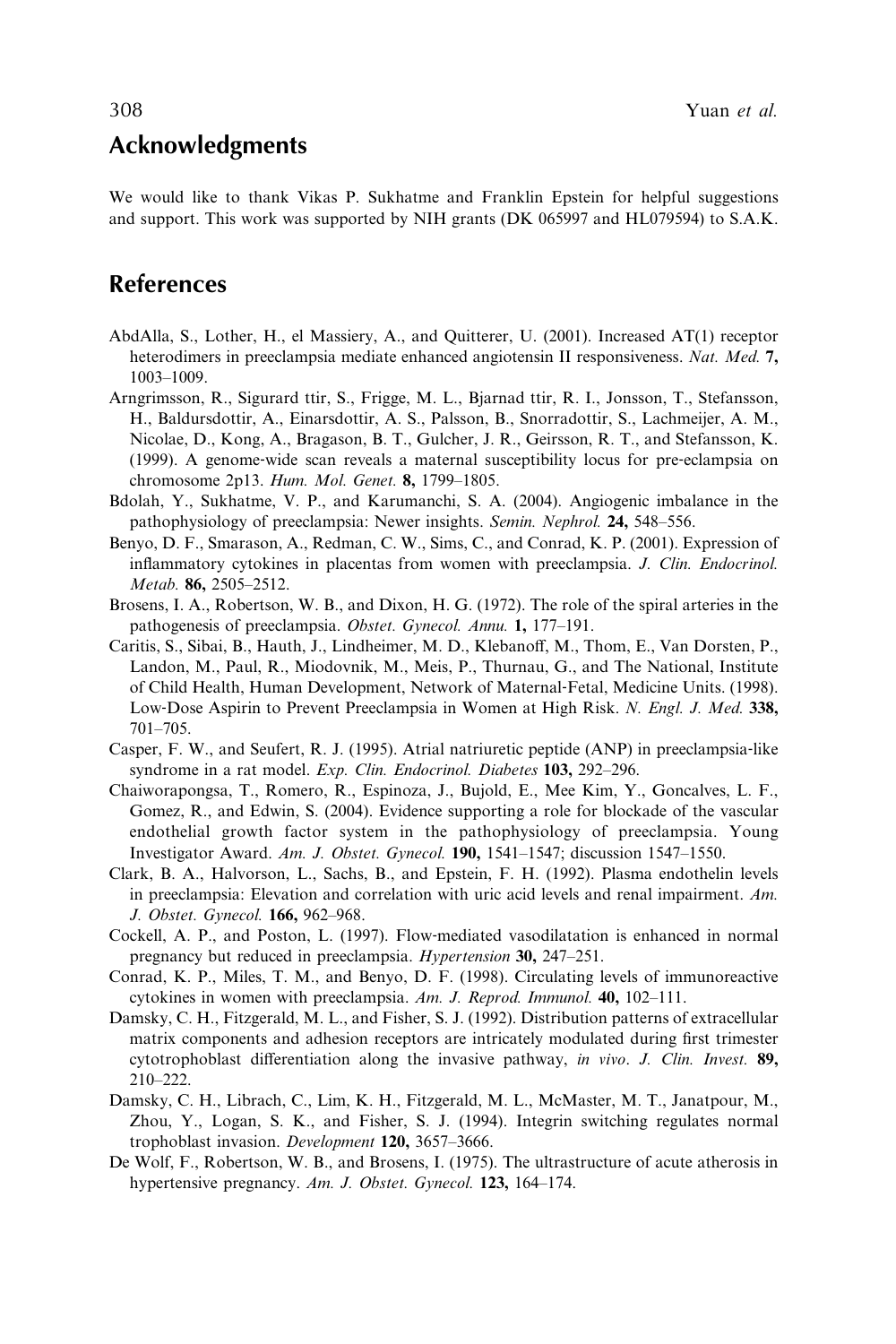- <span id="page-12-0"></span>9. Angiogenic Factors in the Pathogenesis of Preeclampsia 309
- Dechend, R., Viedt, C., Muller, D. N., Ugele, B., Brandes, R. P., Wallukat, G., Park, J. K., Janke, J., Barta, P., Theuer, J., Fiebeler, A., Homuth, V., Dietz, R., Haller, H., Kreuzer, J., and Luft, F. C. (2003). AT1 receptor agonistic antibodies from preeclamptic patients stimulate NADPH oxidase. Circulation 107, 1632–1639.
- Dekker, G. A. (1999). Risk factors for preeclampsia. Clin. Obstet. Gynecol. 42, 422–435.
- Dragun, D., Muller, D. N., Brasen, J. H., Fritsche, L., Nieminen‐Kelha, M., Dechend, R., Kintscher, U., Rudolph, B., Hoebeke, J., Eckert, D., Mazak, I., Plehm, R., Schonemann, C., Unger, T., Budde, K., Neumayer, H. H., Luft, F. C., and Wallukat, G. (2005). Angiotensin II type 1‐receptor activating antibodies in renal‐allograft rejection. N. Engl. J. Med. 352, 558–569.
- Dvorak, H. F. (2002). Vascular permeability factor/vascular endothelial growth factor: A critical cytokine in tumor angiogenesis and a potential target for diagnosis and therapy. J. Clin. Oncol. 20, 4368–4380.
- Eremina, V., Sood, M., Haigh, J., Nagy, A., Lajoie, G., Ferrara, N., Gerber, H. P., Kikkawa, Y., Miner, J. H., and Quaggin, S. E. (2003). Glomerular‐specific alterations of VEGF‐A expression lead to distinct congenital and acquired renal diseases. J. Clin. Invest. 111, 707–716.
- Esser, S., Wolburg, K., Wolburg, H., Breier, G., Kurzchalia, T., and Risau, W. (1998). Vascular endothelial growth factor induces endothelial fenestrations in vitro. J. Cell Biol. 140, 947–959.
- Fisher, K. A., Luger, A., Spargo, B. H., and Lindheimer, M. D. (1981). Hypertension in pregnancy: Clinical‐pathological correlations and remote prognosis. Medicine (Baltimore) 60, 267–276.
- Fisher, S. J., and Damsky, C. H. (1993). Human cytotrophoblast invasion. Semin. Cell Biol. 4, 183–188.
- Friedman, S. A., Schiff, E., Emeis, J. J., Dekker, G. A., and Sibai, B. M. (1995). Biochemical corroboration of endothelial involvement in severe preeclampsia. Am. J. Obstet. Gynecol. 172, 202–203.
- Gant, N. F., Daley, G. L., Chand, S., Whalley, P. J., and Mac Donald, P. C. (1973). A study of angiotensin II pressor response throughout primigravid pregnancy. J. Clin. Invest. 52, 2682–2689.
- Genbacev, O., Joslin, R., Damsky, C. H., Polliotti, B. M., and Fisher, S. J. (1996). Hypoxia alters early gestation human cytotrophoblast differentiation/invasion in vitro and models the placental defects that occur in preeclampsia. J. Clin. Invest. 97, 540–550.
- Genbacev, O., Zhou, Y., Ludlow, J. W., and Fisher, S. J. (1997). Regulation of human placental development by oxygen tension. Science 277, 1669–1672.
- Genbacev, O. D., Prakobphol, A., Foulk, R. A., Krtolica, A. R., Ilic, D., Singer, M. S., Yang, Z. Q., Kiessling, L. L., Rosen, S. D., and Fisher, S. J. (2003). Trophoblast L-selectinmediated adhesion at the maternal-fetal interface. Science 299, 405–408.
- Gerretsen, G., Huisjes, H. J., and Elema, J. D. (1981). Morphological changes of the spiral arteries in the placental bed in relation to pre‐eclampsia and fetal growth retardation. Br. J. Obstet. Gynaecol. 88, 876–881.
- Haig, D. (1993). Genetic conflicts in human pregnancy. *Qtr. Rev. Biol.* 68, 495–532.
- Haig, D. (1996). Altercation of generations: Genetic conflicts of pregnancy. Am. J. Reprod. Immunol. 35, 226–232.
- Haig, D. (1999). Genetic conflicts of pregnancy and childhood. In "Evolution in Health and in Disease'' (S. C. Stearns, Ed.), pp. 77–90. Oxford University Press, Oxford.
- He, H., Venema, V. J., Gu, X., Venema, R. C., Marrero, M. B., and Caldwell, R. B. (1999a). Vascular endothelial growth factor signals endothelial cell production of nitric oxide and prostacyclin through flk‐1/KDR activation of c‐Src. J. Biol. Chem. 274, 25130–25135.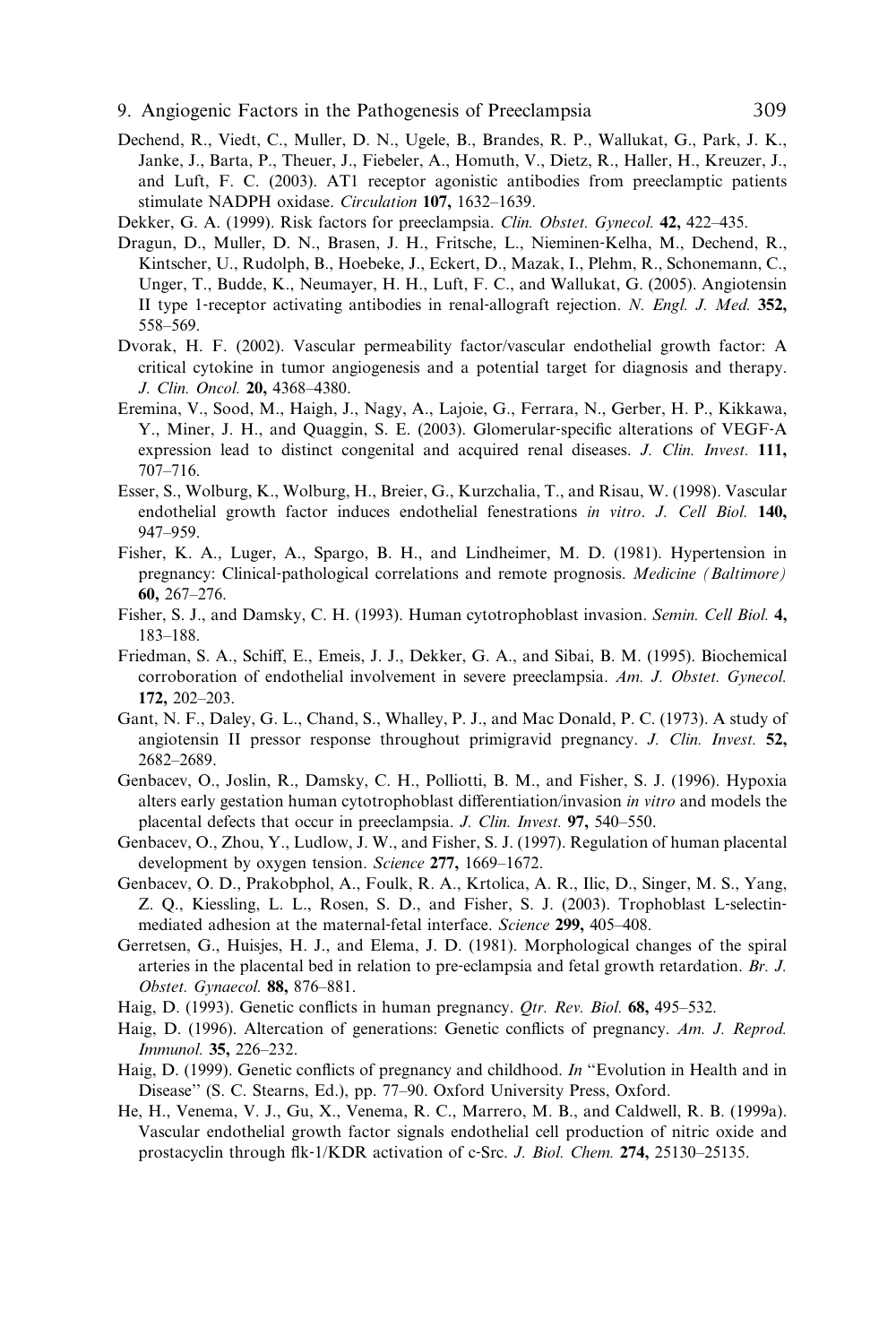- <span id="page-13-0"></span>He, Y., Smith, S. K., Day, K. A., Clark, D. E., Licence, D. R., and Charnock‐Jones, D. S. (1999b). Alternative splicing of vascular endothelial growth factor (VEGF)‐R1 (FLT‐1) pre-mRNA is important for the regulation of VEGF activity. *Mol. Endocrinol.* 13, 537–545.
- Hertig, A., Berkane, N., Lefevre, G., Toumi, K., Marti, H. P., Capeau, J., Uzan, S., and Rondeau, E. (2004). Maternal serum sFlt1 concentration is an early and reliable predictive marker of preeclampsia. Clin. Chem. 50, 1702-1703.
- Heyborne, K. D., and Porreco, R. P. (2004). Selective feticide reverses preeclampsia in discordant twins. Am. J. Obstet. Gynecol. 191, 477–480.
- Hsu, C. D., Iriye, B., Johnson, T. R., Witter, F. R., Hong, S. F., and Chan, D. W. (1993). Elevated circulating thrombomodulin in severe preeclampsia. Am. J. Obstet. Gynecol. 169, 148–149.
- Irgens, H. U., Reisaeter, L., Irgens, L. M., and Lie, R. T. (2001). Long term mortality of mothers and fathers after pre-eclampsia: Population based cohort study. BMJ 323, 1213–1217.
- Kabbinavar, F., Hurwitz, H. I., Fehrenbacher, L., Meropol, N. J., Novotny, W. F., Lieberman, G., Griffing, S., and Bergsland, E. (2003). Phase II, randomized trial comparing bevacizumab plus fluorouracil (FU)/leucovorin (LV) with FU/LV alone in patients with metastatic colorectal cancer. J. Clin. Oncol. 21, 60–65.
- Karumanchi, S. A., Lim, K. H., Sukhatme, V. P., and August, P. (2004). Pathogenesis of Preeclampsia. In "Obstetrics—UpToDate" (B. D. Rose, Ed.). Up To Date, Wellesley, MA.
- Kaufmann, P., Black, S., and Huppertz, B. (2003). Endovascular trophoblast invasion: Implications for the pathogenesis of intrauterine growth retardation and preeclampsia. Biol. Reprod. 69, 1–7.
- Kendall, R. L., and Thomas, K. A. (1993). Inhibition of vascular endothelial cell growth factor activity by an endogenously encoded soluble receptor. Proc. Natl. Acad. Sci. USA 90, 10705–10709.
- Khong, T. Y., De Wolf, F., Robertson, W. B., and Brosens, I. (1986). Inadequate maternal vascular response to placentation in pregnancies complicated by pre-eclampsia and by smallfor-gestational age infants. Br. J. Obstet. Gynaecol. 93, 1049–1059.
- Koga, K., Osuga, Y., Yoshino, O., Hirota, Y., Ruimeng, X., Hirata, T., Takeda, S., Yano, T., Tsutsumi, O., and Taketani, Y. (2003). Elevated serum soluble vascular endothelial growth factor receptor 1 (sVEGFR-1) levels in women with preeclampsia. *J. Clin. Endocrinol.* Metab. 88, 2348–2351.
- Kumar, D. (1962). Chronic placental ischemia in relation to toxemias of pregnancy. A preliminary report. Am. J. Obstet. Gynecol. 84, 1323–1329.
- Levine, R. J., Hauth, J. C., Curet, L. B., Sibai, B. M., Catalano, P. M., Morris, C. D., Der Simonian, R., Esterlitz, J. R., Raymond, E. G., Bild, D. E., Clemens, J. D., and Cutler, J. A. (1997). Trial of calcium to prevent preeclampsia. N. Engl. J. Med. 337, 69–76.
- Levine, R. J., Maynard, S. E., Qian, C., Lim, K. H., England, L. J., Yu, K. F., Schisterman, E. F., Thadhani, R., Sachs, B. P., Epstein, F. H., Sibai, B. M., Sukhatme, V. P., and Karumanchi, S. A. (2004). Circulating angiogenic factors and the risk of preeclampsia. N. Engl. J. Med. 350, 672–683.
- Levine, R. J., Thadhani, R., Qian, C., Lam, C., Lim, K. H., Yu, K. F., Blink, A. L., Sachs, B. P., Epstein, F. H., Sibai, B. M., Sukhatme, V. P., and Karumanchi, S. A. (2005). Urinary placental growth factor and risk of preeclampsia. JAMA 293, 77–85.
- Lim, K. H., Zhou, Y., Janatpour, M., McMaster, M., Bass, K., Chun, S. H., and Fisher, S. J. (1997). Human cytotrophoblast differentiation/invasion is abnormal in pre-eclampsia. Am. J. Pathol. 151, 1809–1818.
- Maynard, S. E., Min, J. Y., Merchan, J., Lim, K. H., Li, J., Mondal, S., Libermann, T. A., Morgan, J. P., Sellke, F. W., Stillman, I. E., Epstein, F. H., Sukhatme, V. P., and Karumanchi, S. A. (2003). Excess placental soluble fms-like tyrosine kinase 1 (sFlt1) may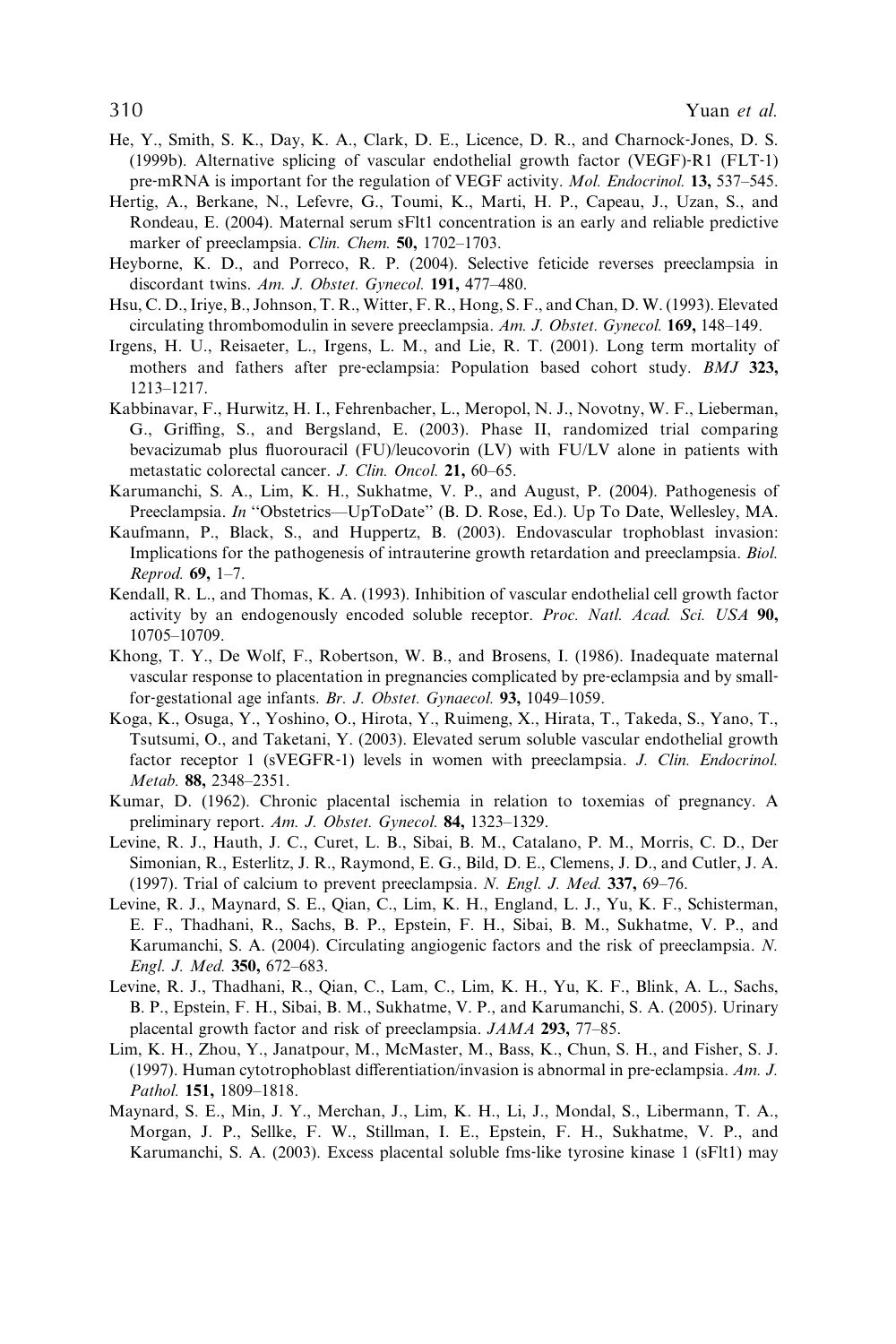<span id="page-14-0"></span>contribute to endothelial dysfunction, hypertension, and proteinuria in preeclampsia. J. Clin. Invest. 111, 649–658.

- McCarthy, A. L., Woolfson, R. G., Raju, S. K., and Poston, L. (1993). Abnormal endothelial cell function of resistance arteries from women with preeclampsia. Am. J. Obstet. Gynecol. 168, 1323–1330.
- Mills, J. L., DerSimonian, R., Raymond, E., Morrow, J. D., Roberts, L. J. 2nd, Clemens, J. D., Hauth, J. C., Catalano, P., Sibai, B., Curet, L. B., and Levine, R. J. (1999). Prostacyclin and thromboxane changes predating clinical onset of preeclampsia: A multicenter prospective study. JAMA 282, 356–362.
- Moffett-King, A. (2002). Natural killer cells and pregnancy. Nat. Rev. Immunol. 2, 656–663.
- Moses, E. K., Lade, J. A., Guo, G., Wilton, A. N., Grehan, M., Freed, K., Borg, A., Terwilliger, J. D., North, R., Cooper, D. W., and Brennecke, S. P. (2000). A genome scan in families from Australia and New Zealand confirms the presence of a maternal susceptibility locus for pre-eclampsia, on chromosome 2. Am. J. Hum. Genet. 67, 1581–1585.
- Page, E. W. (1939). The relation between hydatid moles, relative ischemia of the gravid uterus and the placental origin of eclampsia. Am. J. Obstet. Gynecol. 37, 291–293.
- Page, N. M., Woods, R. J., Gardiner, S. M., Lomthaisong, K., Gladwell, R. T., Butlin, D. J., Manyonda, I. T., and Lowry, P. J. (2000). Excessive placental secretion of neurokinin B during the third trimester causes pre-eclampsia. Nature 405, 797–800.
- Polliotti, B. M., Fry, A. G., Saller, D. N., Mooney, R. A., Cox, C., and Miller, R. K. (2003). Second-trimester maternal serum placental growth factor and vascular endothelial growth factor for predicting severe, early-onset preeclampsia. Obstet. Gynecol. 101, 1266–1274.
- Risau, W. (1998). Development and differentiation of endothelium. *Kidney Int.* 67(Suppl.), S3–S6.
- Roberts, J. M. (1998). Endothelial dysfunction in preeclampsia. Semin. Reprod. Endocrinol. 16, 5–15.
- Roberts, J. M. (2000). Preeclampsia: What we know and what we do not know. Semin. Perinatol. 24, 24–28.
- Roberts, J. M., and Cooper, D. W. (2001). Pathogenesis and genetics of pre‐eclampsia. Lancet 357, 53–56.
- Roberts, J. M., Edep, M. E., Goldfien, A., and Taylor, R. N. (1992). Sera from preeclamptic women specifically activate human umbilical vein endothelial cells in vitro: Morphological and biochemical evidence. Am. J. Reprod. Immunol. 27, 101–108.
- Roberts, J. M., Taylor, R. N., Musci, T. J., Rodgers, G. M., Hubel, C. A., and McLaughlin, M. K. (1989). Preeclampsia: An endothelial cell disorder. Am. J. Obstet. Gynecol. 161, 1200–1204.
- Robertson, W. B., Brosens, I., and Dixon, H. G. (1967). The pathological response of the vessels of the placental bed to hypertensive pregnancy. J. Pathol. Bacteriol. 93, 581–592.
- Savvidou, M. D., Hingorani, A. D., Tsikas, D., Frolich, J. C., Vallance, P., and Nicolaides, K. H. (2003). Endothelial dysfunction and raised plasma concentrations of asymmetric dimethylarginine in pregnant women who subsequently develop pre-eclampsia. Lancet 361, 1511–1517.
- Shembrey, M. A., and Noble, A. D. (1995). An instructive case of abdominal pregnancy. AUST NZ J. Obstet. Gynaecol. 35, 220-221.
- Shibita, E., Rajakumar, A., Powers, R. W., Larkin, R. W., Gilmour, C., Bodnar, L. M., Crombleholme, W. R., Ness, R. B., Roberts, J. M., and Hubel, C. A. (2005). Soluble fms-like tyrosine kinase 1 is increased in preeclampsia but not in normotensive pregnancies with small-for-gestational-age neonates: Relationship to placental growth factor. J. Clin. Endocrinol. Metab. 90, 4895–4903.
- Sibai, B., Dekker, G., and Kupferminc, M. (2005). Pre-eclampsia. *Lancet* 365, 785–799.